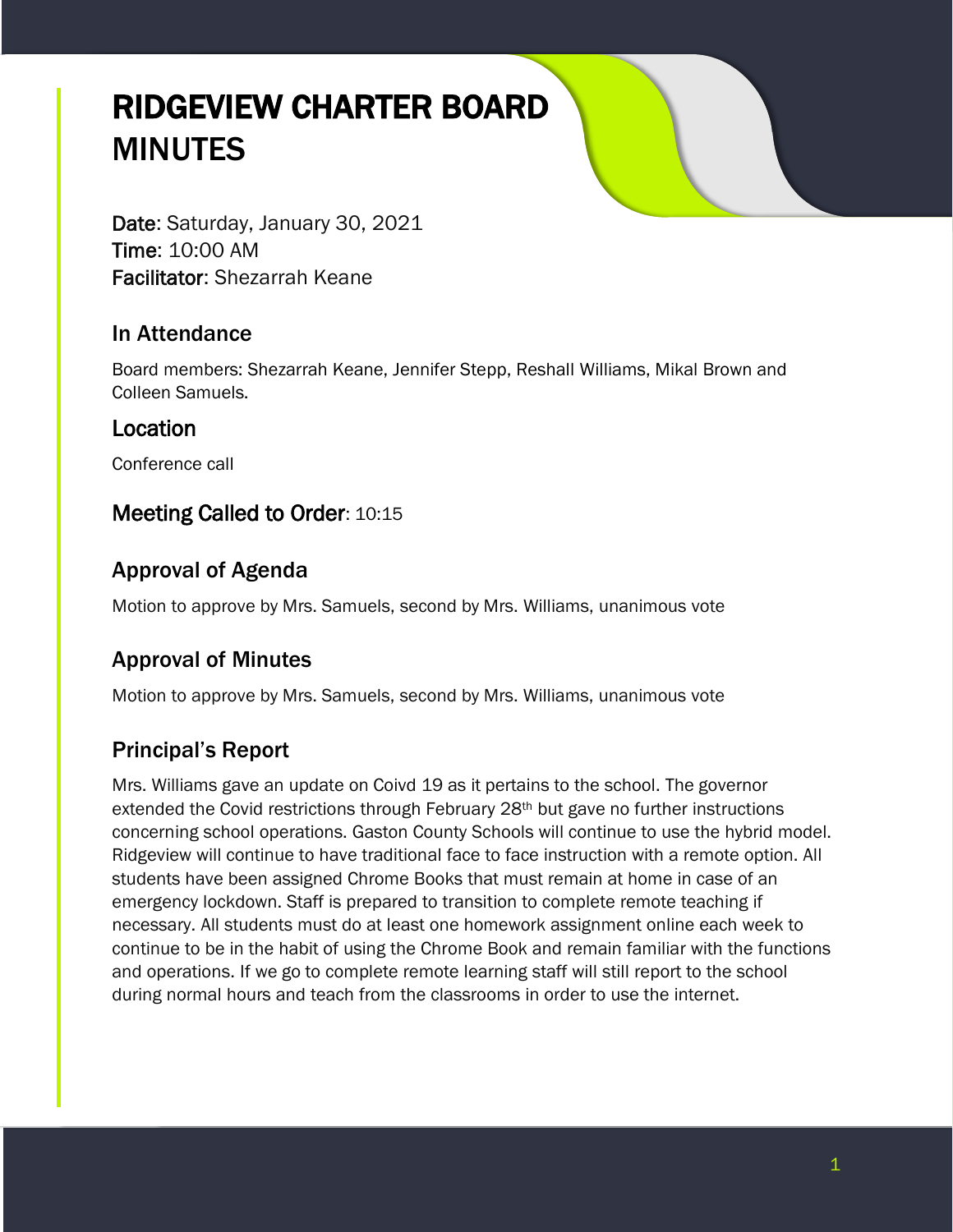We continue to look for ways to market the school and increase community engagement. Principal Williams attended the ribbon cutting of a new 7-11 and was presented a check for \$1000. The store has adopted Ridgeview as a partner in education. We look forward to many opportunities to work together in the future. Pictures from the event will be put on the website.

The Gaston Gazette will be focusing on black history during February. On February 21<sup>st</sup> there will be a special pullout section focusing on Black History Month. One of the topics in this pullout is education. We have the opportunity to be featured under this topic. The board voted to purchase a full-page advertisement in the pullout. We will also receive a half page advertisement in the regular paper. The motion to purchase the ad was made by Mrs. Samuels, second by Mr. Brown, unanimous vote.

Principal Williams was invited to be a part of a panel for a round table discussion about charter schools during National Charter School Week. We will put the video of the event on the website.

Principal Williams will check into the cost of billboard advertising,

Principal Williams updated us on the facility. There are a couple of repairs we need to take care of in the boy's bathroom. One of the toilets is leaking and one of the sinks is broken. She will get quotes from plumbers for the repairs. There is also water damage in one of the kindergarten classrooms. Water continues to run down a wall. The classroom has been temporarily moved until repairs are made. The church should take care of these repairs.

Principal Williams will ask AES for a timeline for getting modular units for next school year. There is nowhere to expand and add sixth grade classrooms except for the gym. She is also going to ask if they are available to come our next board meeting.

Principal Williams is going to request that CSP send us financial reports and information before board meetings.

Current enrollment is 193 students. Registration for next year continues. If there is a need for a lottery it will take place in March.

#### Presidents Report

None

### Old Business

A meeting to renegotiate the lease of the building with the church will likely take place in February or March. We are waiting to receive information on the modular units. The board will be notified.